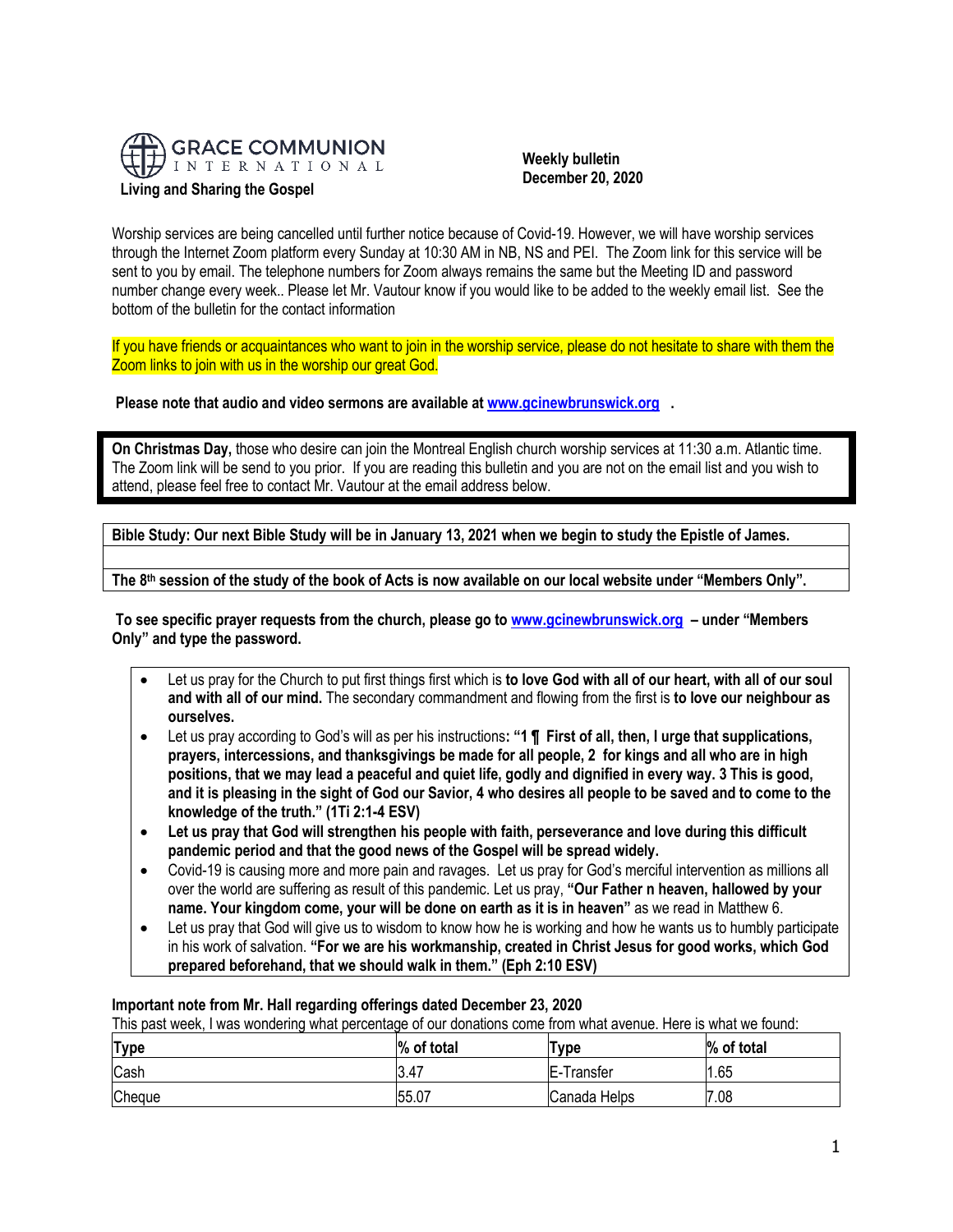| Credit<br>$\overline{\phantom{0}}$<br>Card | 22.50<br>$\sqrt{2}$ | -<br>.<br>.n<br>Debit<br>Direct | 10.23 |
|--------------------------------------------|---------------------|---------------------------------|-------|
| Total                                      | 00.00%              |                                 |       |

These percentages may change once we get back to taking up offerings during in-person services and E-transfers are a newer avenue for giving. Just a reminder that any donations we receive via either Credit Card or Canada Helps are subject to about a 3-3.5% fee which means any donations we receive for your congregation, are reduced by that amount. Direct Debit (Pre-authorized Payment) or E-Transfers have much lower transaction fees, that we don't back charge to the local congregation. (Cheques do not have a transaction fee). A person can send E-transfers t[o khorwood@gcicanada.ca](mailto:khorwood@gcicanada.ca) if their bank uses INTERACT. In the subject line put your name and address, and church area and member number. If you do not know your member number, please write to Mr. Vautour at the email address below.

**Offerings:** you can send your offering directly to the following address: **Grace Communion International- Canada, Suite 203A, 2121 Airport Dr., Saskatoon, SK 7SL 6W5.** If you prefer, you can also call **1-306-653-2705.** Thank you for your continued generous giving to God by giving to this part of God's church, his body.

**From Mr. Bill Hall – GCI Canadian Director** *"We will continue to process the donations we receive in Saskatoon.* 

*Members are urged to mail them directly to our office for the time-being. They can also donate via phone using a credit* 

*card, or via Canada Helps using the donate button on our website* **a[t https://www.canadahelps.org/en/dn/7735](https://www.canadahelps.org/en/dn/7735) .** *We will credit all donations received via Canada Helps to a member's local congregation, if we can identify where they attend."*

### **Theological Look at Evangelism, by Michael Morrison (From GCI Seminary)**

Let's start with the Trinity as a doctrine, which says that God is best described as Father, Son, and Holy Spirit existing as one God. The early church formulated this doctrine because the Bible reveals that the Father is God, that Jesus Christ is God, and the Holy Spirit—yet the Bible also insists that there is only one God. The doctrine of the Trinity puts this complex idea into a shorter phrase.

We do not want to teach a Trinity that is functionally unitarian, as if God is an undifferentiated singularity. Nor do we want to present a God that is functionally tri-theistic, as if the Persons of the Godhead are separate from one another and different in personality.

God is not a faceless, abstract principle existing in some distant place—God is *love* (**[1 John 4:8](https://biblia.com/bible/niv/1%20John%204.8)**). Love is inherent to God—his essence and being—that's what makes him God. And this God who is love by nature existed before God created anything, before there was anything else to love.

Can love be expressed by a solitary person? It cannot. The doctrine of the Trinity explains that God not a solitary person, but three persons. The Father loves the Son and the Spirit, the Son loves the Father and the Spirit, the Holy Spirit loves the Father and the Son, in a criss-crossing interchange. This love relationship is part of the inner life of the Godhead. Not only do they love one another, they also *live* in one another—the Father in the Son, the Son in the Father, etc.

Next, we see that God intends to share this life with us. He created human beings "in the image of God," and he wants *us* to love, because that is what he designed us for. The Father, Son, and Holy Spirit want us to enjoy the same love that exists in the Godhead. Salvation does not consist in a change of location ("going to heaven"), as if that would solve all our problems. Nor is it better enforcement of the rules in a kingdom. Rather, it involves entry into the life of God—or we should say, the entry of his life into us. God's plan is for us to join in his life of love for all eternity.

Humans have fallen short of what God wants, and we are incapable of attaining what God wants to give us. We do not live in love because we are sinful. Humanity's "fall" into sinfulness was no surprise to God, because he had already planned the solution to our problem. God the Father sent the Son to become a human and to redeem humanity, to reconnect humanity to the Creator in whom we all live and have our being.

There is no Father-Son separation here. This is not a case of the Father being angry at humanity and really wanting to punish us, and the Son doing something to change the Father's mind. No, the New Testament consistently says that the Father sent the Son—the Father wants to save us just as much as the Son does. The Father is love just as much as the Son is. He wants to share his life and love with us.

The first step was our physical creation: humanity was made from elements of earth, and made to breathe oxygen. But love cannot be manufactured out of physical elements—it is a spiritual quality, and God continues his creative work in us spiritually. This takes time.

So Jesus became a human in order to save us, to rescue us from our physical and spiritual weakness. And in doing so, Jesus revealed to us what the Father is like. He told Philip, Anyone who has seen me has seen the Father **[\(John](https://biblia.com/bible/niv/John%2014.9)**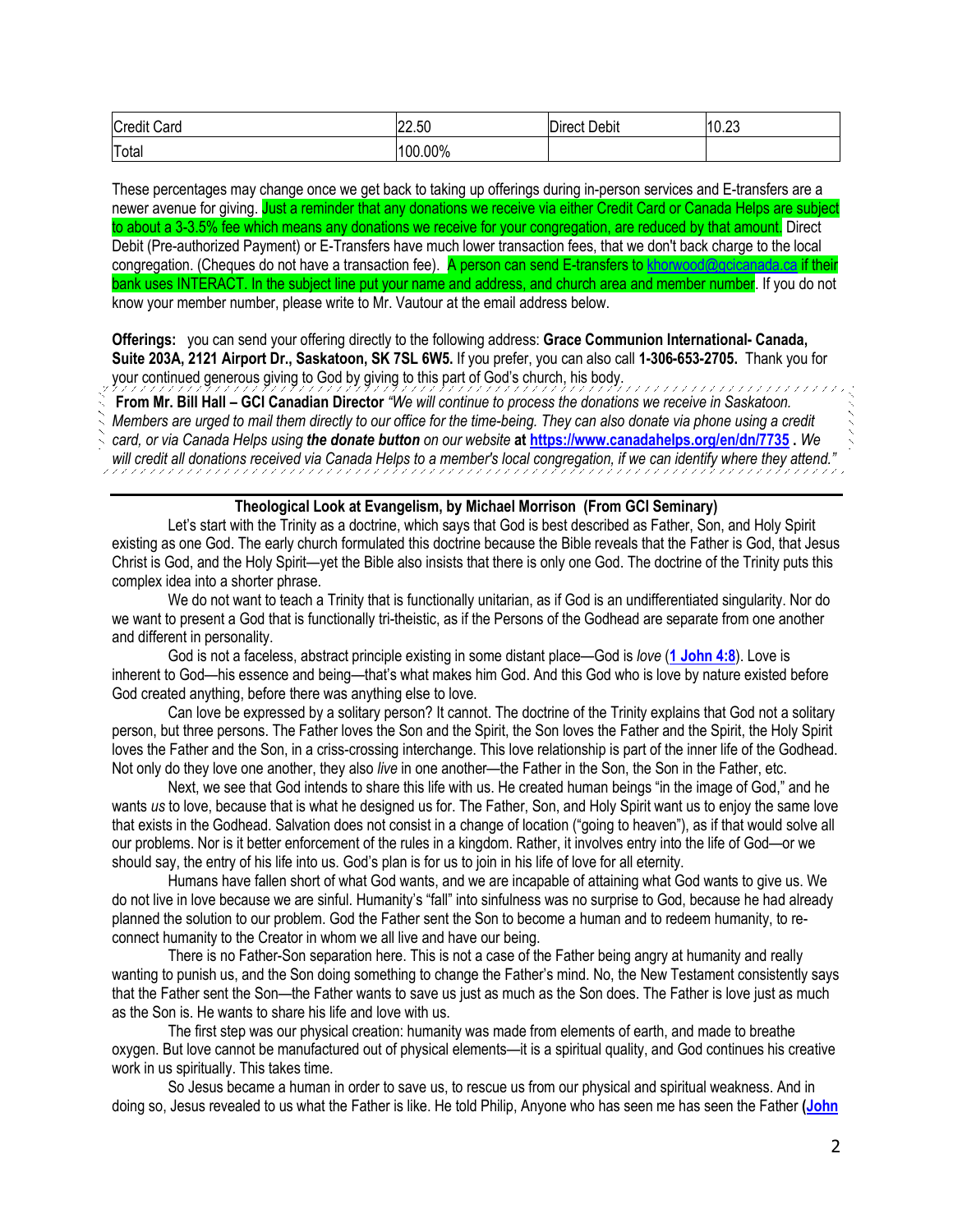**[14:9\)](https://biblia.com/bible/niv/John%2014.9)**. Jesus has the essential divine characteristic: love. Our concept of God is formed not by philosophical reasoning about what "the perfect" is—we form our concept of God based on what Jesus is and what he has done. That brings us back to love, which is serving others instead of ourselves.

Jesus became human and took our sins upon himself, and he experienced the results of our sins (including death) upon the cross. This was not because God became angry at Jesus or punished him; that would suggest some separation within the Trinity. God loves his Son, just as he loves humanity. But this death, even the shame and pain of the cross, was part of what it meant for him to take our fallen condition upon himself. And his resurrection demonstrated that death itself has been overcome. Jesus has done all that is needed for our salvation.

This brings us to an important part: Jesus died for our sins—past tense. He paid for them—past tense. The penalty has been paid—past tense. God does not count our sins against us. How could he? They've already been paid for. He has already forgiven us, and like the father of the prodigal son, he is eagerly waiting for us to return to him. He is not saying that we will be forgiven IF we repent or IF we believe in some particular doctrine. No, the gospel is that the penalty has already been paid in full, the sins are already forgiven, and God invites us to accept what he is offering in Christ.

In one popular evangelistic sketch, there is a great chasm between humanity and God—a gulf too wide for us to jump across, too deep for us to climb across. The gospel says that this chasm is an illusion—the truth is that in the incarnation, in his birth, life, death, and resurrection, Jesus has eliminated that chasm. He has come to us; it is not a matter of us having to go to him.

Our sins made us *feel* like we are separated from God, but because of Jesus Christ, they do not separate us. God is not unreachable – he is with us in Jesus Christ. God does not *want* us to live in sin, but those sins do not constitute a barrier between him and us. However, our sinfulness is a barrier between us and the *life* that God wants us to have—the life of love.

Sin is by definition something that is contrary to love. God is offering us a life of love, not a life of sin and death. We cannot experience the joy of mutual acceptance, for example, at the same time as we harbor resentment against others. It is a contradiction in terms. So ethical behavior goes hand-in-hand with a Trinitarian, love-based theology. Since none of us is perfect, we enter God's life imperfectly, but the gospel promises that perfection will eventually be given to us. Even now, through the Holy Spirit, God's love and righteousness are available to people.

What role does faith play? God can forgive us all he wants, but if we don't *think* we are forgiven, we will see our sins as a chasm we cannot cross. We will not experience the benefits of his forgiveness, even though it's there. To use a financial metaphor, it would be like we continue to make payments on our debt even though Jesus has already paid it in full. If we don't believe he paid for us, and we continue to make payments anyway, we are enslaved by our own mistaken idea, our unbelief. Our faith does not change the external circumstances, but our faith is essential for our *experience* of salvation. That's why we want people to *believe* the good news!

It is good news, but not everyone believes it. Why? The Bible explains that people, on their own, *cannot* believe it. God must intervene in their minds to call them or invite them to faith. We trust that he works in each person's life in the best possible way—and he has a far better understanding of those circumstances than we do. From our limited perspective, we do not always understand why God works in the way that he does, but we know that he loves each person, and can be trusted to carry out his work in the best possible way.

How does Christ give us salvation? The Bible describes it as a union between us and Christ: we died with him, we are raised with him, we are seated with him in heavenly places **[\(Ephesians 2:1-6\)](https://biblia.com/bible/niv/Eph%202.1-6).** He took our sinfulness, and he gives us his righteousness; we become partakers of the divine nature **[\(2 Peter 1:4](https://biblia.com/bible/niv/2%20Pet%201.4)**). There are different ways of saying it, but we become part of who he is, and he becomes part of what we are. He lives in us and our lives are hidden in him (**[Colossians 3:3](https://biblia.com/bible/niv/Col%203.3)**). The goal is that we join the Trinitarian life and love of Father, Son and Spirit.

*In our experience,* there may be a specific point in time that we come to believe that our old self died with Christ and that we are forgiven. The Holy Spirit opened our minds to understand and believe what God has done for us. *But in fact,* the old self died when Christ died, which was before the foundation of the world. God's plan all along has been that the old self would be counted as dead and the new self be reconstructed in Christ. It is his idea, not ours, and we can't take any credit for catching on to what was his idea all along. We are time-bound creatures and cannot help but experience things as a succession of events, but from God's perspective it was a done deal all along.

The parable of the prodigal son (**[Luke 15:11-31](https://biblia.com/bible/niv/Luke%2015.11-31)**) provides a useful outline. To put it concisely, Trinitarian theology says that the Father is eagerly awaiting for us to come to ourselves, to realize that we have been wasting our life, and to return to the Father—not as a servant or slave, but as the treasured child that he has always loved. Key points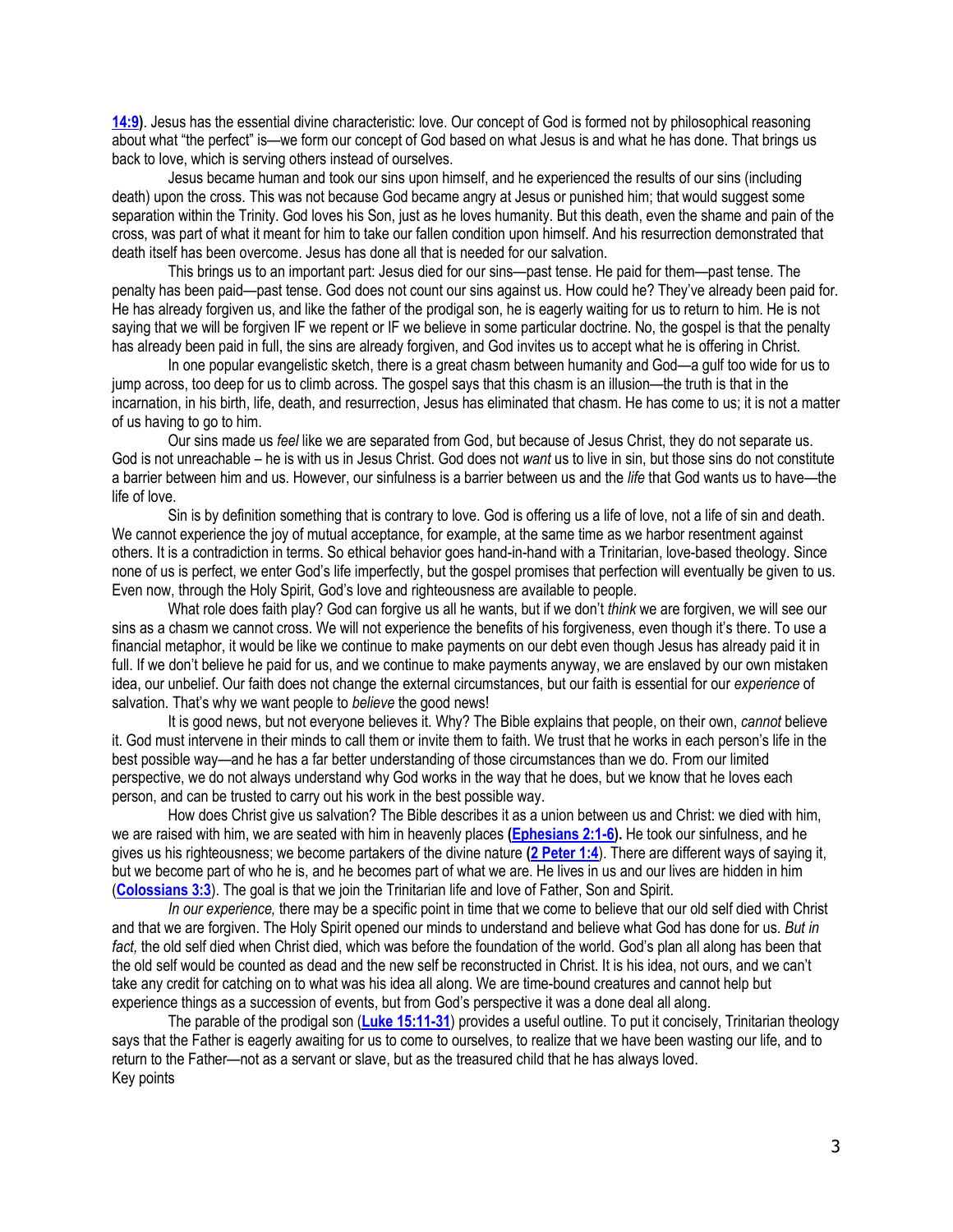- 1. God created all humans in his image, and he wants everyone to share in the love that characterizes the Triune Godhead.
- 2. Christ became a human to redeem all humanity through his Incarnation, life, death and resurrection. He atoned for the sins of all humanity.
- 3. Christ has already paid for our sins, and there is no further debt to pay. God has already forgiven us, does not want to punish us, and eagerly desires that we return to him.
- 4. We will not experience the blessing of receiving his love unless we *believe* that he loves us; we will not experience his forgiveness unless we believe he has forgiven us.
- 5. We will not experience the blessings of giving love while we continue living in sin. We will experience the joy of salvation only as we share in the life of Christ through the Holy Spirit.

## **The motive for evangelism**

Some fear that this theology reduces the motive for evangelism. For some people, that may be true. If they were motivated by a misunderstanding, then it *will* weaken their motive if we explain the error in their thinking. One person might evangelize because he's afraid that people will go to hell if he doesn't tell them. Another might evangelize because she thinks it's the only way she can earn her own salvation. A third person might think that God needs help. Hopefully each of these people will be given new and better motives for evangelism, but it may take a while before they are able to build on the new foundation.

We can confidently say that God wants all people to be saved, and that his plan includes everyone. We don't know how he will do it, but we trust that he (since he is fair and loving) will give everyone a decent opportunity. Not everyone will take what he offers, but he offers it. However, if everyone will get a chance for salvation whether or not we tell them in this life, why should we risk our lives (or the risk of being embarrassed) to tell anyone?

Simply this: Jesus told his disciples to spread the gospel – our theology cannot change that – and doing so is an expression of love for God, of giving him glory for his astonishing generosity. The command of Jesus and the example of Paul show us that a willingness to share the gospel is part of the lifestyle of love that God wants us to participate in. These foundations for evangelism have not changed.

However, the way in which we *explain* the gospel may have to change—mainly that we don't want to imply that Jesus did something to change the Father's mind, and second, we don't want to imply that God holds people's sins against them when Jesus has already paid the debt for them. God knows that the debt has been paid, and from his perspective, there is no huge chasm that people have to try to cross. Jesus has already crossed that chasm for them, and God is already on their side.

Some people prefer lifestyle evangelism, in which people are won to Christ by seeing an example of the way that Christ changes people from selfish to caring about others. Some of the people we meet can see our lifestyle; but others see us for only a few hours, and we may never see them again. Is there any way to share the gospel with them? Yes. For those who want some sort of outline, I'll give one, but I note in advance that many variations are possible, based on the personality of the presenter and the circumstances of the audience.

1) God created us because he wants to live with us. He loves us. Life is a gift from him to us.

2) Humans fall short of what we are supposed to be **[\(Romans 3:23](https://biblia.com/bible/niv/Rom%203.23)**). We have all experienced pain from being let down or betrayed by a friend, and all of us have broken promises that we've made, too.

3) But God is not going to let our mistakes thwart his plan. So he has acted to rescue us. Salvation is a free gift (**[Romans 6:23](https://biblia.com/bible/niv/Rom%206.23)**). If a friend gives us a gift, we do not pull out our wallet and offer to pay for it. It's a gift. In the same way, eternal life is a gift. We cannot earn it or deserve it, either before it is given or afterwards—God gives it to us as a gift. No one has earned their way into a perfect eternity. God knows we don't deserve it, but he wants to give it to us anyway.

4) It is made possible by Jesus Christ, who died for our sins, and was raised to life so that we might live again. The Bible says that we died with him, and we live with him (**[Romans 6:4;](https://biblia.com/bible/niv/Rom%206.4) [Colossians 2:12](https://biblia.com/bible/niv/Col%202.12)**). The old self, with all its weaknesses and shortcomings, died with Christ. Some of the effects still linger with us, but in the next life, the old self will be gone, and only the new self will live—the new self that is created like Christ by the Holy Spirit. In the resurrection of Jesus, God has shown us that death itself has been defeated. He promises to raise us back to life, too. The problem of death has been overcome.

5) God will let us live forever, but he also wants to fix our other major problem: the *quality* of life. We were made for love, truth, kindness, and joy, not a life of betrayal and disappointment. We can't do this on our own, so God promises to live within us, to change us from the inside out, to create us anew.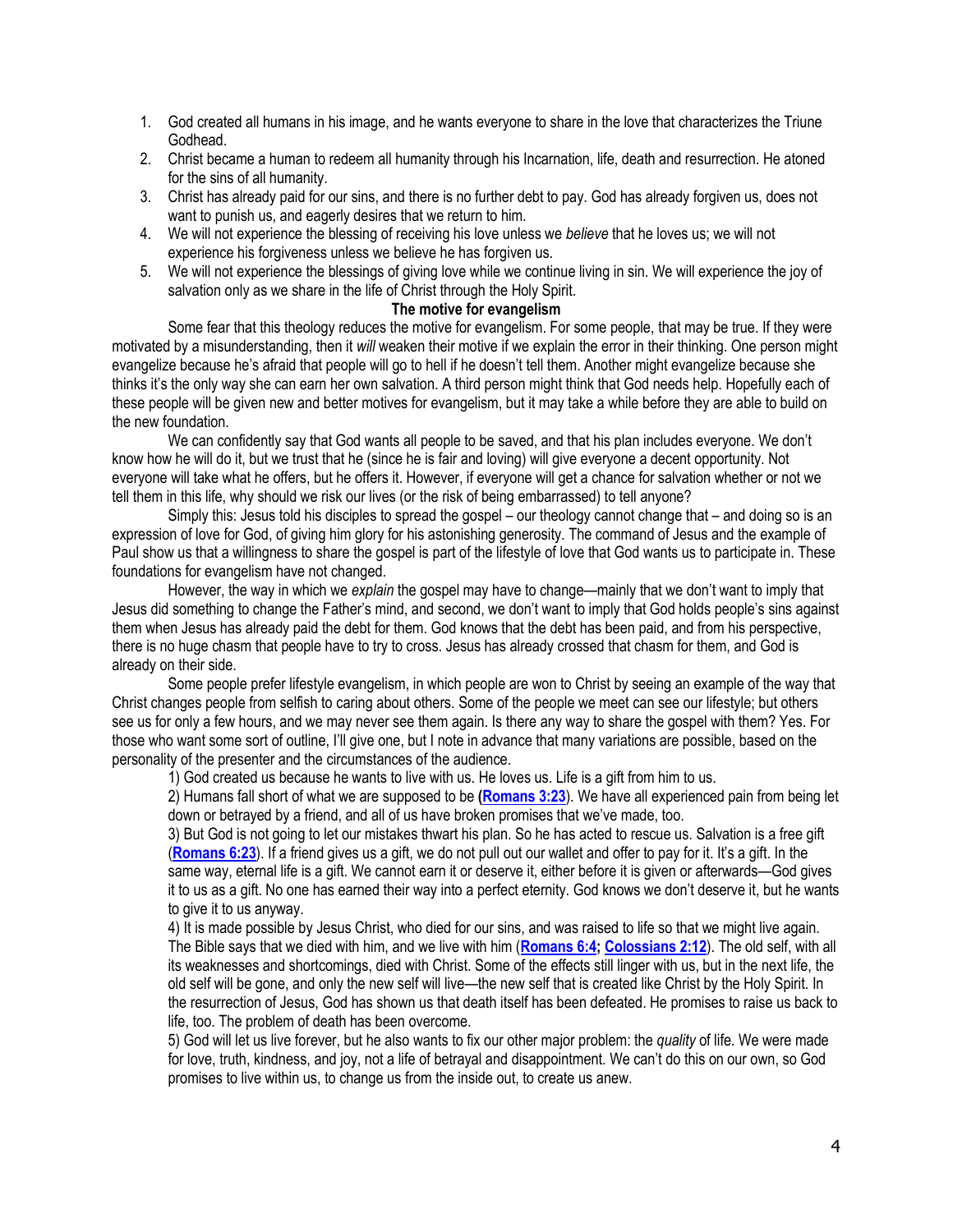6) God doesn't force himself on us. For this to work in our lives, we have to *accept* God's plan. We have to believe that it's true, and we have to trust him to let him do the work in us. We need faith to know that God has planned something better for us than what we see in this life, and we need faith to know that our failures don't disqualify us from this better eternity. We need faith to know that God has power over death, and he has power over our life. He will live within us and we will be his children.

7) Our new life is experienced in this age by faith in Christ. He died for our sins whether or not we believe—our faith can't change that reality one way or the other. But faith makes it a reality in our lives, that we see ourselves as new people, made by God and enabled by the Holy Spirit to be like Christ. We see that we were made for love—and with the guarantee of eternal life, we are given the courage to love. If we look to ourselves, we will always have doubts. But if our life depends on Christ, it depends on something that is 100 percent reliable. Our confidence is in him, not in what we do. When we see an eternity with God as the good life we've always wanted, we will also try to live the good life.

#### **Will everyone be saved?**

Some people think that Trinitarian theology leads to universalism, the idea that absolutely everybody will be saved. I do not know why this idea is repugnant to some people. I think it would be good if God turned the Hitlers of this world into kind and considerate people, just as he turned Saul from a violent persecutor into a vigorous promoter of the gospel. However, I do not see anything in the Bible or in Trinitarian theology that requires that God will change everyone like that.

Trinitarian theology teaches that God gives people freedom. He gives people a real choice—love isn't really love unless it is freely given—and the Bible indicates that some people will insist on making the wrong choice, to live in selfimposed misery, in a world of selfishness rather than love. Jesus died for their sins, and they don't *have* to be trapped in them, but they choose to continue in them anyway.

The Bible says that Christ achieved reconciliation for all things and all people (**[Colossians 1:20](https://biblia.com/bible/niv/Col%201.20)**), so we can speak of universal reconciliation. However, this does not mean that everyone suddenly likes God—it means that God likes everyone. The reconciliation has been unilateral, but is not complete until it is bilateral.

"Salvation" is a word with several meanings. The Bible can say that we *have* been saved by the death of Christ, but it also says that we *will* be saved when Christ returns and our bodies are transformed from weakness into glory. One of the biggest problems humans have is that we are enslaved to sin—sin is like an alien power that causes us to make stupid choices in life. Salvation is not complete unless we are freed from the grip of sin, and so our salvation is not complete until we are liberated from our tendency to sin, which is at death, or our resurrection.

Salvation comes in steps. Christ died for everyone, and God accepts his sacrifice as being effective for everyone. He forgives everyone, so everyone has been given that initial step in salvation. But when we say that everyone *will* be saved, we are speaking of salvation in the future and full meaning. This requires the *acceptance* of God's gift, the human response to God's unilateral action, and the cessation of all sin. We do not have biblical evidence that everyone will accept what God gives, so we cannot teach universalism.

Trinitarian theology helped me answer two questions that I had for a long time. First, what is the role of ethics, when we are judged on the basis of what Christ has done? If salvation merely consists of cancelling our sins, our debt, and our punishment, then why should we bother trying to be good? If the only thing bad about sin is that it is a violation of God's law, and that violation is stricken from the record, then what's the problem with sin? The New Testament clearly shows that we should try to do right, but why? The answer is that we are preparing for the life of the age to come. If we really want this godly way of life, then we will try to live that way now. If we don't really want it, then God isn't going to force us to have it. We will get what we want, and that's a sobering thought.

The other puzzle I had was, How can God be so sure that nobody is ever going to sin in the age to come? That just seems hard to believe, that I will sin until the day I die, and then suddenly at that point I will never sin, not even once, any more, ever. That's a pretty amazing miracle. But Trinitarian theology caused me to think more deeply about my union with Christ, what it means for my old self to die with him, and a new self to rise with him. My old self will stay dead; only what has been re-created in Christ will live, and that's why it's guaranteed to never sin again.



Michael Morrison received a PhD from Fuller Theological Seminary in 2006. He is Dean of Faculty and Professor of New Testament at Grace Communion Seminary.